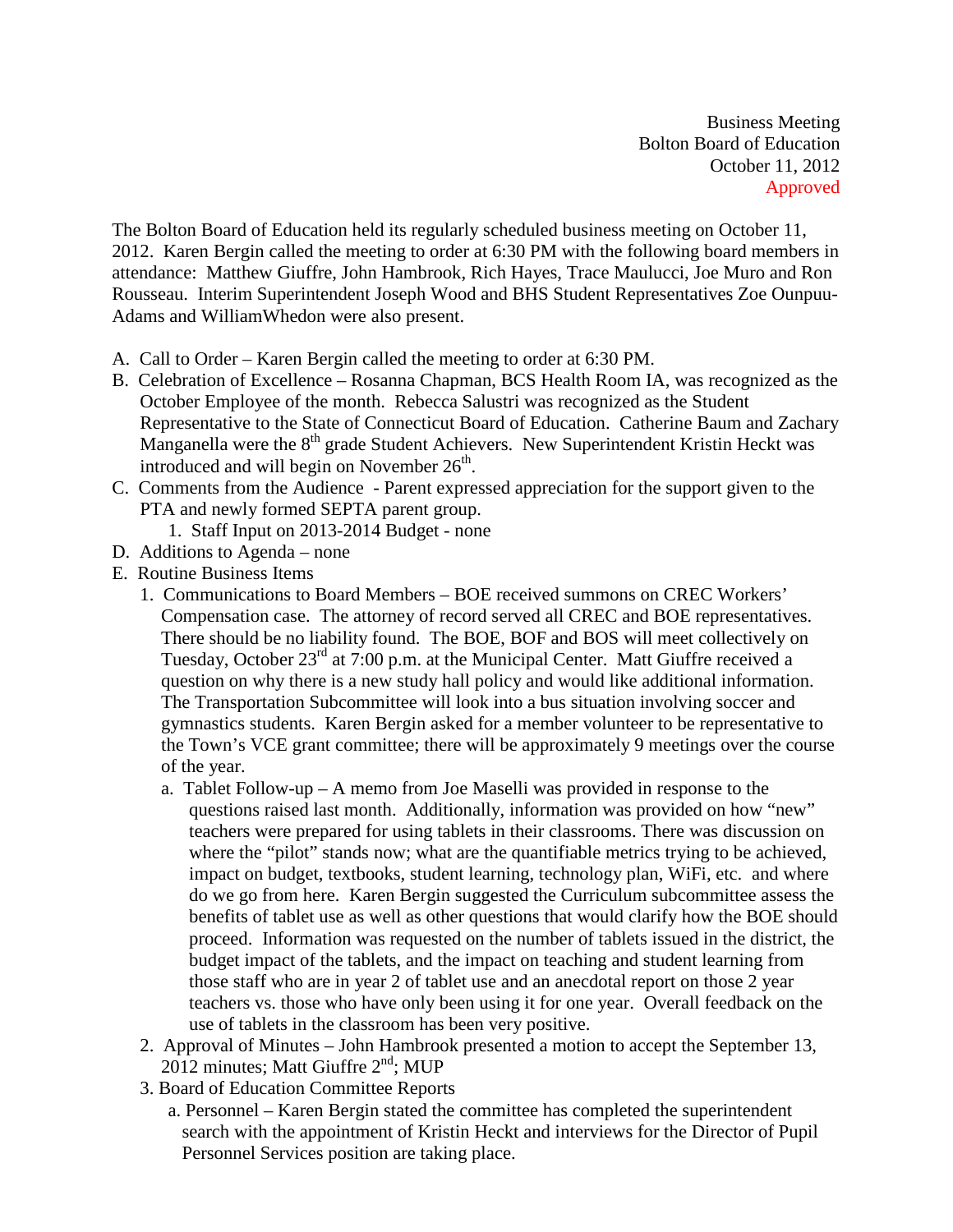- b. Policy John Hambrook reported the committee reviewed information from CABE and identified five (5) items with potential impact on BPS policies.
- c. Curriculum The committee met and continued discussion on common core. Will meet with the new Horace Porter principal on aligning the math curriculum and next month will discuss parent override on student placement in higher level classes.
- d. Buildings & Grounds no report
- e. Finance There is currently a 45K deficit and discussion on the next step(s) and potential request to the Town for additional funds. The superintendent will provide a report to the BOF with information on current and anticipated future expenditure deficits including SPED costs. Discussion on what should be posted to website; determination to be made. There will be follow-up with the Town on the status of excess cost grant funds in preparation for the October 23<sup>rd</sup> Tri-Board meeting.
- f. Transportation A meeting was held with First Student to address the bus availability and capacity issues. There will be follow-up contact with them to address the additional concerns on proper directions being given to drivers.
- g. Pupil Services no report. There is a consultant in the office two days a week.
- h. Community Information/Development no report
- 4. Community Meeting Reports / Board of Education Rich Hayes went to the PTA meeting and it was well attended. The PBC meeting was cancelled but there was a building walk-through on September  $27<sup>th</sup>$  and there are currently 81 items on the punch list. A draft plan was provided at the facilities meeting on September  $26<sup>th</sup>$ ; they will meet again on October  $25<sup>th</sup>$ . An update on the furniture deliveries was provided and administration will look into the possibility of providing left-handed desks. There are none currently.
- 5. BHS Student Representatives Report Bill Whedon provided the status of BHS sports and that there is a good chance both girls and boys soccer teams will make the state tournament. Seniors are busy sending out their college applications. Zoe Ounpuu-Adams reported that the BHS homecoming is this weekend with boys and girls soccer games under the lights, a powder puff football game, bonfire and dance activities. There is no charge. The BHS PoPs concert is Thursday, October  $18<sup>th</sup>$  and Mrs. Cordero is presenting a program on her trip to South Africa, sponsored by the BCEF. Mrs. Cordero is hoping to bring students there on a future trip. Two visitors from South Africa came and presented information on African story-telling and Uganda social justice.
- 6. Administrators Report Joe Maselli shared that there is an intern in BHS Guidance for the school year, no cost to the district.
- 7. Superintendent of Schools Reports
	- a. Staff Status (2011-2013) Handout information was provided displaying the net staff impact for the last two years.
	- b. Enrollment Follow-up Information on Columbia enrollment from 2007 through current year was provided. There are currently 71 Columbia students enrolled at BHS.
	- c. Budget Timelines Copies were provided and it was requested that a copy be sent to BOF chair.
	- d. Veterans' Day Celebration The Veterans' Day Tribute will be held at BCS on Friday, November  $9<sup>th</sup>$  at 9:30 a.m. A mailing to Bolton Veterans will be sent using labels provided by the Town (same as last year) and the program is being worked on.
- F. Unfinished and On-Going Business
	- 1. District Goals 2012-2013 Copies of the final document were handed out.